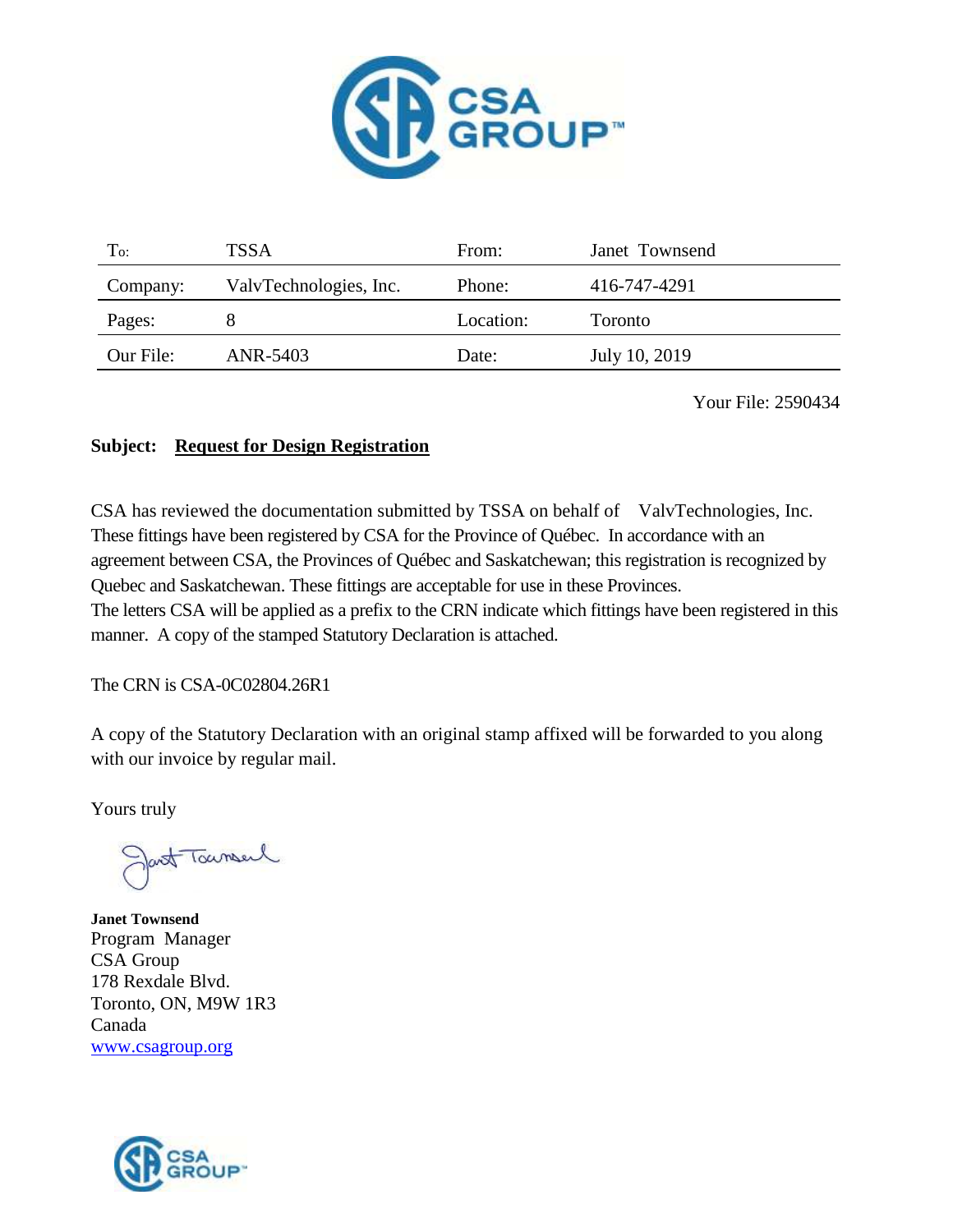

Building Act (B-1.1) Regulation respecting pressure vessels (B-1.1, r. 6.1) Boiler, pressure vessel, and pressure piping code (CSA B51)

This declaration must be filled out and sent to the Régie du bâtiment du Québec (RBQ) by pressure fitting manufacturers when they make an application registration for fittings.

For more information on the application registration for fittings, consult the www.rbg.gouv.gc.ca/fittings-py.

## 1. Fittings to register

List the fittings included in this declaration and that you wish to register.

| Additional information (detail, calculations or approval sheets)<br><b>Nº Description</b> |                                                  |  |
|-------------------------------------------------------------------------------------------|--------------------------------------------------|--|
| V <sub>1</sub> -1, V <sub>1</sub> -2, V <sub>1</sub> -3, V <sub>1</sub> -4                | BROUCHURES AND DRAWINGS - V1-1, V1-2, V1-3, V1-4 |  |
| IsoTech(PSG), XACTROL                                                                     | BROUCHURES & DRAWINGS IsoTech(PSG), XACTROL      |  |
|                                                                                           |                                                  |  |
|                                                                                           | <b>REGISTERED</b><br><b>GROUP</b>                |  |
|                                                                                           | CRN: $CSA - OCO2804.26R1$                        |  |

## 2. Declaration of the person in charge

COR aroup per COR Das

The person in charge is someone in a position of authority, such as a vice-president, a plant manager or a chief engineer.

| I, the undersigned, _              | Keith Whittaker                                                    | <b>Director of Quality Assurance</b>                                                                                                                                                                                                              |
|------------------------------------|--------------------------------------------------------------------|---------------------------------------------------------------------------------------------------------------------------------------------------------------------------------------------------------------------------------------------------|
|                                    | (Name of the person in charge)                                     | (Title of the person in charge)                                                                                                                                                                                                                   |
| from                               | ValvTechnologies, Inc.,<br>located at                              | 5904 Bingle Road, Houston, Texas 77092                                                                                                                                                                                                            |
| (Company's name)                   |                                                                    | (Plant's address)                                                                                                                                                                                                                                 |
| or                                 |                                                                    | SP GROUP<br>hereby declare that the above-mentioned fittings and subject to the Regulation respecting pressure installations:<br>comply with the requirements of the ANSI/ASME codes as to their dimensions, identification, material and purpose |
|                                    | are not covered by the ANSI/ASME codes, but are in compliance with | (Name of code or standard)                                                                                                                                                                                                                        |
| 2.2 Manufacturing quality control  |                                                                    | code or standard and are designed according to the best current engineering practice, as proven by the enclosed approval report,                                                                                                                  |
| following code:                    | ISO 9001:2015<br>, and has been verified by _________              | I further declare that the manufacture of these fittings is controlled by a quality control program that complies with the requirements of the<br>DNV GL                                                                                          |
|                                    | (Name of code)                                                     | (Authorized agency)                                                                                                                                                                                                                               |
|                                    |                                                                    | Date (yyyy-mm-dd): 2019-06-19                                                                                                                                                                                                                     |
| Signature of the person in charge: |                                                                    |                                                                                                                                                                                                                                                   |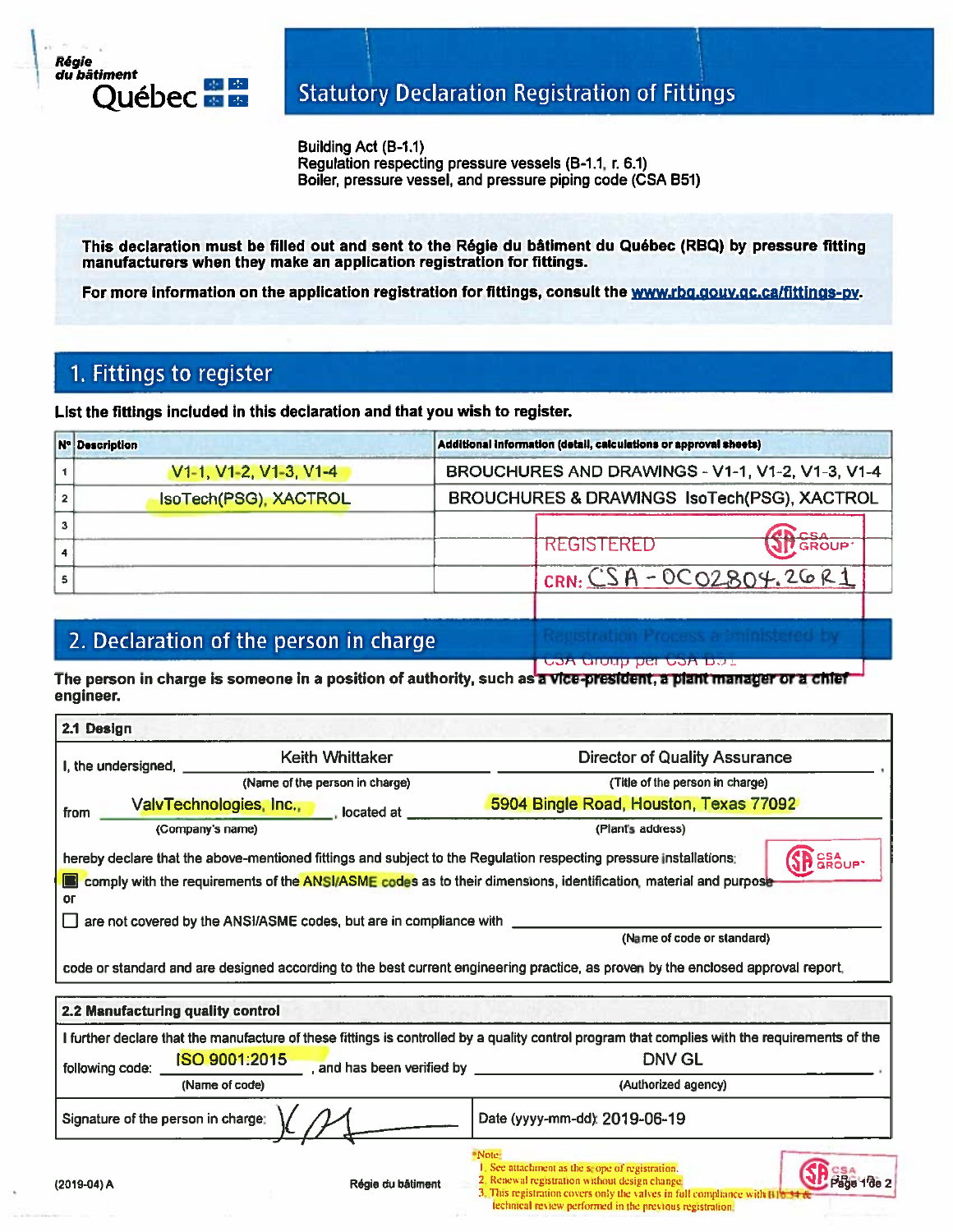# 3. Declaration of commissioner for oaths

| I certify that this declaration has been administered before me, at                                                          | 5904 Bingle Road, 77092 on                                                                                                                                    | 2019-06-19                    |
|------------------------------------------------------------------------------------------------------------------------------|---------------------------------------------------------------------------------------------------------------------------------------------------------------|-------------------------------|
|                                                                                                                              | (Location)                                                                                                                                                    | (Date (yyyy-mm-dd)):          |
| Signature of commissioner for oaths:<br>Janic Natale Mercedo                                                                 |                                                                                                                                                               | Date (yyyy-mm-dd): 2014-06-19 |
| Stamp the seal:<br>MARIA NATALIA MERCADO<br>Notary Public, State of Texas<br>Comm. Expires 11-21-2022<br>Notary ID 131804145 | 新見学<br>The property of the control of the<br><b>THE ATTELL LEGISLARIE</b><br>[Petimide] Review performed per CSA B51<br>Pertanged by: ANRIC Frientifiscs inc. |                               |
|                                                                                                                              |                                                                                                                                                               |                               |

## 4. Registration confirmation (for RBQ's use only)

| accepted for registration in the class                                                                                                 | As far as I know, this application complies with the requirements of the Act and with standard CSA B51, Part 1, section 4.2, and is<br>This registration expires in ten (1) years after the date of registration indicated above, and it must be validated again after this period. |
|----------------------------------------------------------------------------------------------------------------------------------------|-------------------------------------------------------------------------------------------------------------------------------------------------------------------------------------------------------------------------------------------------------------------------------------|
| Canadian registration number (CRN):<br>SP GROUP<br><b>REGISTERED</b><br>$CRN.CSA-OCO2BO4.26R1$<br>Registration Process administered by | Registration date (yyyy-mm-dd): Jul · 10 · 2019<br><b>SH</b> CSA UP<br>R.W. Barnes                                                                                                                                                                                                  |
| CSA Group per CSA B51                                                                                                                  |                                                                                                                                                                                                                                                                                     |

#### **Documents to attach**

Any application registration for fittings must include these documents:

- · Statutory Declaration Registration of Fittings (2 copies)
- Detailed calculations or burst test report (1 copy)
- · Detailed technical drawings or catalogues (2 copies)
- Example of the manufacturer's marking (1 copy)
- Proof that a valid and approved quality control program has been implemented (1 copy)
- Form Application for design registration (1 copy)

#### **Sending the form**

This declaration is mandatory in order to submit an application registration of fittings. Application registration for fittings must only be sent by mail to this address: Bureau d'expertise et d'homologation en équipements sous pression Régie du bâtiment du Québec 545, boulevard Crémazie Est, 7e étage Montréal (Québec) H2M 2V2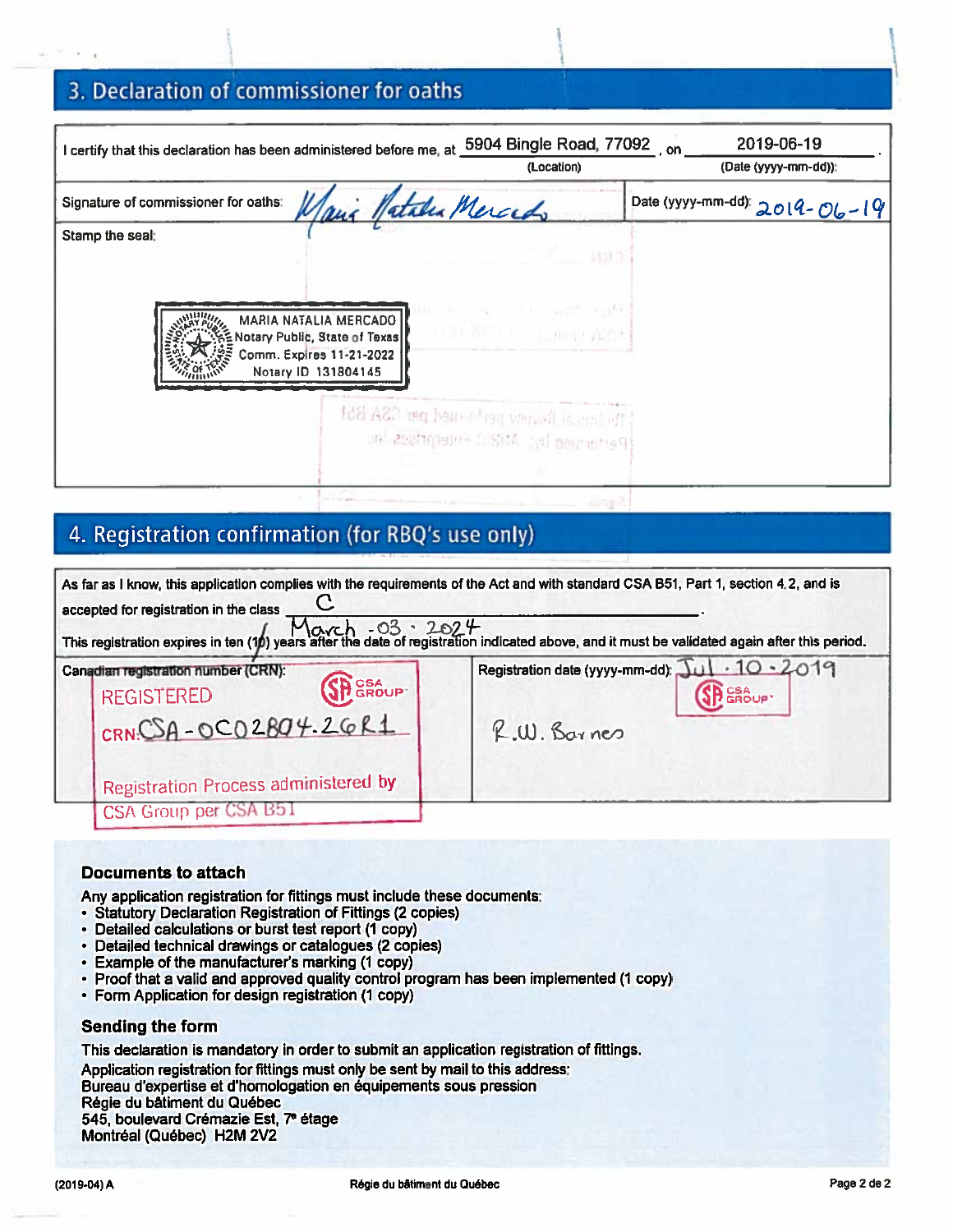#### V Series Metal Seated Ball Valves : V1-1: 1/4"-4", 900-4500#

| Sizes                         | $4 - 4$                                                                                                                                                                    |
|-------------------------------|----------------------------------------------------------------------------------------------------------------------------------------------------------------------------|
| <b>Pressure Classes</b>       | ASMF ANSI Class 900 - 4500                                                                                                                                                 |
| Materials of<br>Construction. | Carbon Steel (A105) - standard Alloy Steel (E22, F91) - standard Stainless Steel<br>(316H) - standard Duplex Steel Evotic Allays Other materials available upon<br>request |
| In Compliance                 | ASME B16.34                                                                                                                                                                |

|  | V1-2: 1/2"-36", 150-600# |  |
|--|--------------------------|--|
|  |                          |  |

| V1-2: 1/2"-36", 150-600#     |                                                                                                                                                |  |
|------------------------------|------------------------------------------------------------------------------------------------------------------------------------------------|--|
| Sizes                        | $-0.0288$<br>$\sim$ -36 inches                                                                                                                 |  |
| Pressure Classes             | ASME ANSI Class 150 - 600                                                                                                                      |  |
| Materials of<br>Construction | Carbon Steel (A216 WCB) - standard Stainless Steel (A351 CFSM) - standard<br>Duplex Steel Exotic Alloys Other materials available upon request |  |
| In Compliance                | ASME B16.34                                                                                                                                    |  |

#### V1-3: 1/2"-2", 150-600#

| Sizes.                        | $\mathbb{H}$ - 2 inch.                                                                                                                                                                |
|-------------------------------|---------------------------------------------------------------------------------------------------------------------------------------------------------------------------------------|
| Pressure Classes              | ASME / ANSI Class 150 - 600                                                                                                                                                           |
| Materials of<br>Construction. | Carioux Steel (A216 WCB) - standard Alloy Steel (A217 WC9) - standard<br>Stainless Steel (A351 CFSM) - stindard Duplex Steel Exotic Alloys Other<br>materials available upon request. |
| In Compliance                 | 医感性 田市區                                                                                                                                                                               |

#### V1-4: 4"-36", 900-4500#

| Sizes                        | $4-36$ malies.            |                                                                                                                            |
|------------------------------|---------------------------|----------------------------------------------------------------------------------------------------------------------------|
| Pressure Classes             | ASMI ANN                  |                                                                                                                            |
| Marerials of<br>Construction |                           | Carbon Steel M105) - standard Star (San CSA) - standard Mn/Steel<br>Daples Steel Work, Alloys Office in Caroly GROUPRenest |
| In Compliance                | ASME B16 3 <mark>1</mark> | <b>ATTACHMENT TO</b>                                                                                                       |
|                              |                           | C.R.N: C<br>04.06                                                                                                          |
|                              |                           | sames<br>Signed:<br>178 Rexdale Boulevard, Toronto, ON Canada M9W 1R3                                                      |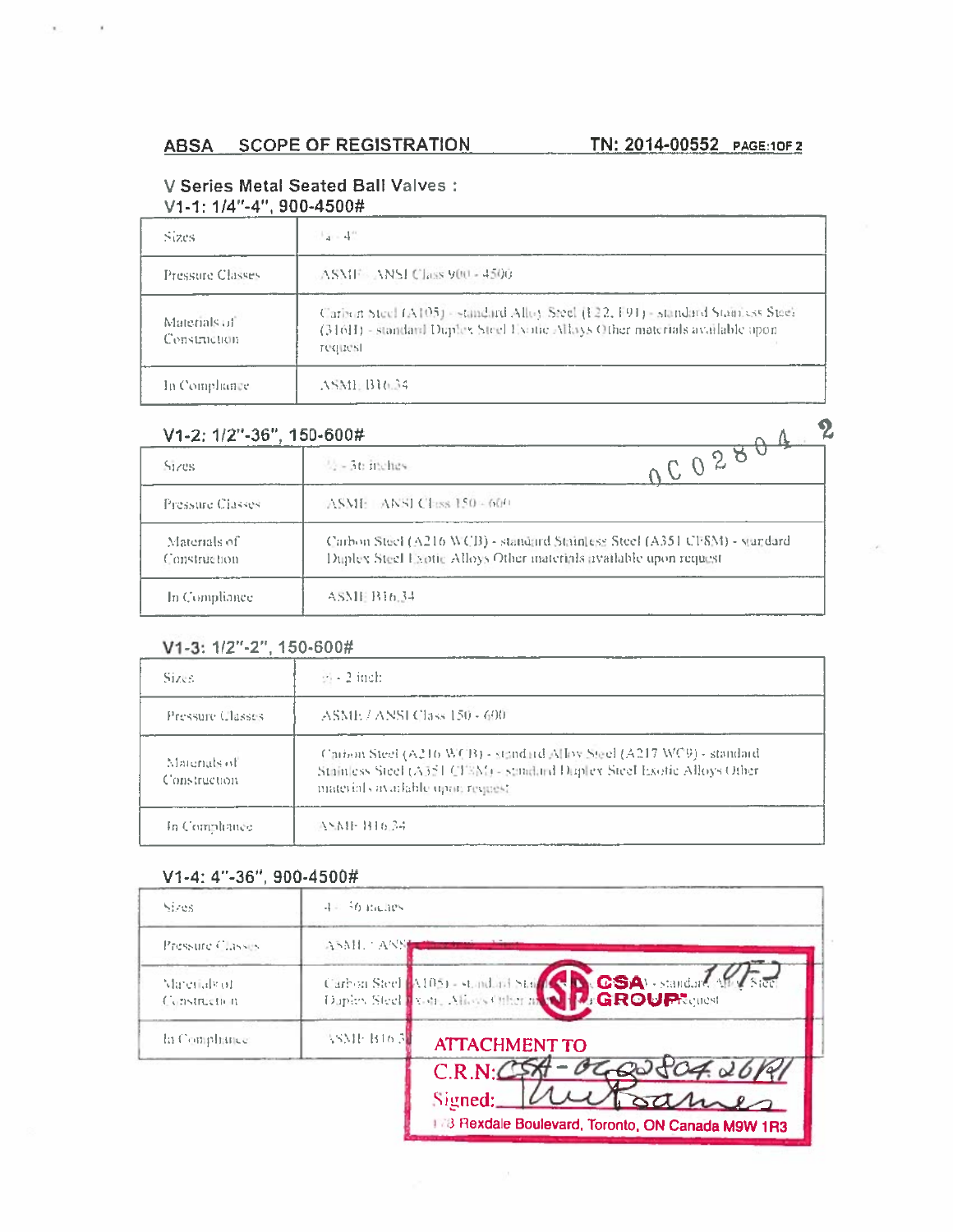| <b>SCOPE OF REGISTRATION</b><br><b>ABSA</b><br>Parallel Slide Gate Valve - PSG |                                                                                                                                                                                                                                     | ر :<br>ے جہ<br>$-$ PAGE:20F2<br><b>ATTACHMENT TO</b>    |
|--------------------------------------------------------------------------------|-------------------------------------------------------------------------------------------------------------------------------------------------------------------------------------------------------------------------------------|---------------------------------------------------------|
| Sizes                                                                          | $6 - 36^{\circ}$                                                                                                                                                                                                                    | C.R.N:C<br>Sianed:                                      |
| <b>Pressure Classes</b>                                                        | ASME/                                                                                                                                                                                                                               | INST T84Rextdale Boulevard, Toronto, ON Canada M9W   R3 |
| Materials of Construction                                                      | · Carbon Steel (A216 WCB) - standard<br>• Alloy Steel (A217 WC9, A217 C12A) - standard<br>• Stainless Steel (A351 CF8M) - standard<br>$\bullet$ Duplex Steel<br>$\bullet$ Exotic Alloys<br>• Other materials available upon request |                                                         |
| In Comphance                                                                   | <b>ASME B16.34</b>                                                                                                                                                                                                                  |                                                         |

### **XACTROL<sup>®</sup> Valves**

| Sizes:                       | $\frac{1}{2}$ = 36 inches                                                                                                                                                                                            |
|------------------------------|----------------------------------------------------------------------------------------------------------------------------------------------------------------------------------------------------------------------|
| Pressure Classes.            | ASMF / ANSI Class 150 - 4500                                                                                                                                                                                         |
| Materials of<br>Construction | Carbon Steel (A105, A216 WCB) - standard Alloy Steel (F22, F91, A217 WC9,<br>A217 C12A) - standard Stainless Steel (316H, A351 CF8M) - standard Duplex<br>Steel Exotic Alloys Other materials available upon request |
| In Compliance                | ASME B16.34                                                                                                                                                                                                          |

**UBIH** SAFETY CODES ACT - PROVINCE OF ALBERTA **REGISTRATION OF FITTINGS** REGISTRATION NO. 0 U 0 2 8 0 4 xxer-1 As Noted  $PSG$ DWG NO OF CAT. NO. VIII TYPE OF FITTINGS Metal Seated  $Vc1J$ AR 0 3 2014 INITIALS. **ALLE LE LE POSE** Date: x

See Acceptance Letter for the comments<br>and/or conditions of registration.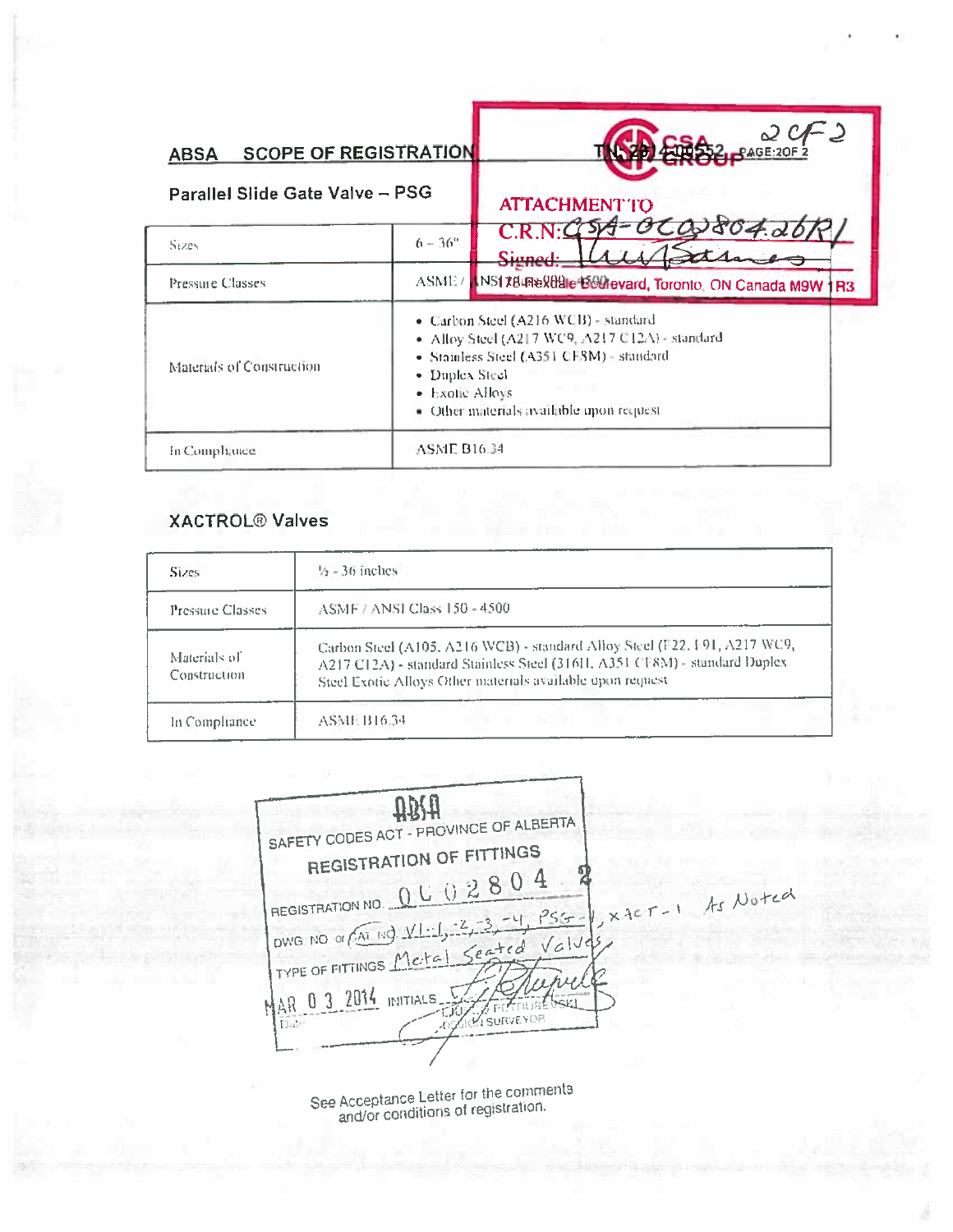

Certificate No: CERT-01800-2006-AQ-HOU-ANAB

**Initial certification date:** 18 May, 1997

Validit 22 January, 2018 - 22 January, 2021

DNV.GL

This is to certify that the management system of

# **ValvTechnologies Inc.**

5904 Bingle Road, Houston, TX, 77092, USA and the sites as mentioned in the appendix accompanying this certificate

has been found to conform to the Quality Management System standard: **ISO 9001:2015** 

This certificate is valid for the following scope;

Engineering, manufacturing, sales, and service of high performance valve products, including on-off and control applications. Applications include high temperature, high pressure, abrasive environment, and when tight shut off is required.

Place and date: Katy, TX, 28 December, 2017



For the Issuing office: DNV GL - Business Assurance<br>1400 Ravello Drive, Katy, TX, 77449-5164, **USA** 

**John C. Stefan Management Representative** 

Lack of fulfilment of conditions as set out in the Certification Agreement may render this Certificate invalid.<br>ACCREDITED UNIT: DNV Gt. Business Assurance USA, Inc., 1400 Ravello Drive, Katy, TX 77449 USA. TEL:281-396-100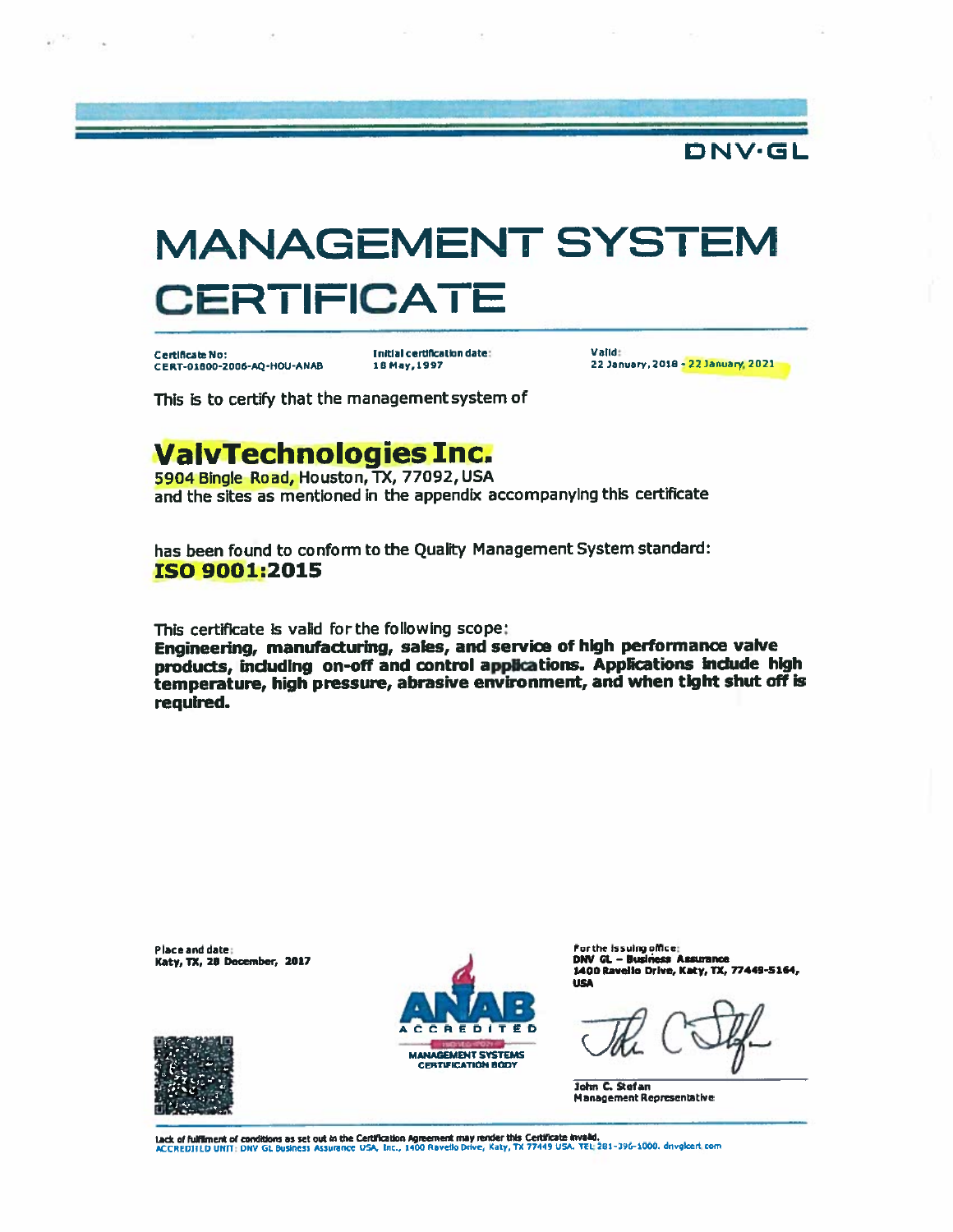

Certificate No: CERT-01800-2006-AQ-HOU-ANAB<br>Place and date: Katy, TX, 28 December, 2017

# **Appendix to Certificate**

 $\label{eq:2.1} 2\mathbb{I} + 2\mathbb{I}^2 \mathbb{Q} \qquad \qquad 2\mathbb{I}$ 

ValvTechnologies Inc.<br>Locations included in the certification are as follows:

表 一个

| <b>Site Name</b>           | <b>Site Address</b>                            | <b>Site Scope</b>                                                                                         |
|----------------------------|------------------------------------------------|-----------------------------------------------------------------------------------------------------------|
| ValvTechnologies Inc. (HQ) | 5904 Bingle Road, Houston, TX,<br>77092, USA   | Engineering, manufacturing, sales,<br>and service of high performance<br>valve products                   |
| ValvTechnologies Inc.      | 7611 Railhead Lane, Houston, TX,<br>77086, USA | <b>Assembly &amp; Testing of Valves</b><br>Cleaning, Assembly and Testing of<br>valves for Oxygen Service |